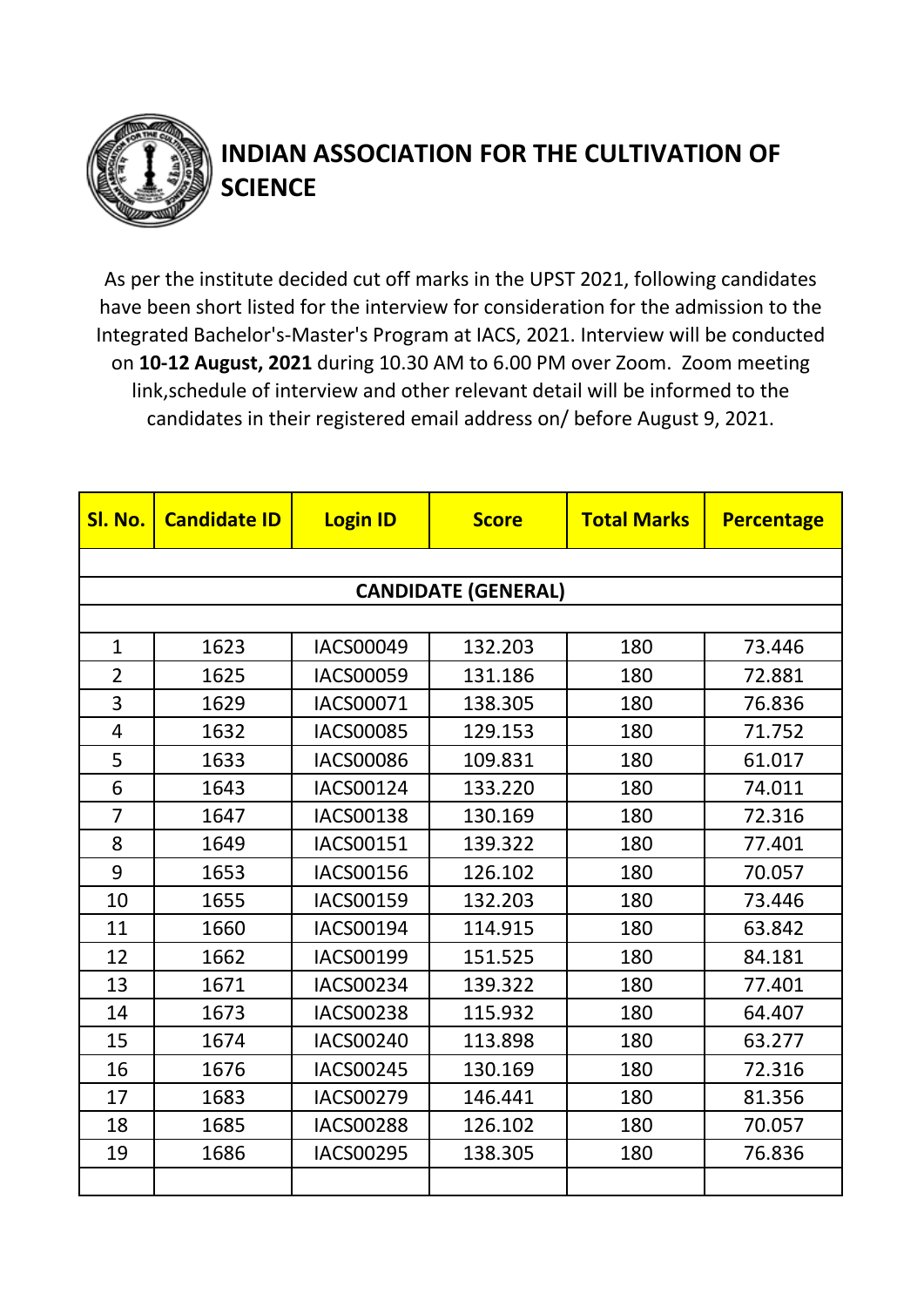| 20 | 1695 | <b>IACS00325</b> | 155.593 | 180 | 86.441 |
|----|------|------------------|---------|-----|--------|
| 21 | 1696 | <b>IACS00326</b> | 144.407 | 180 | 80.226 |
| 22 | 1713 | <b>IACS00369</b> | 111.864 | 180 | 62.147 |
| 23 | 1733 | <b>IACS00442</b> | 117.966 | 180 | 65.537 |
| 24 | 1759 | <b>IACS00565</b> | 120.000 | 180 | 66.667 |
| 25 | 1760 | <b>IACS00574</b> | 140.339 | 180 | 77.966 |
| 26 | 1763 | <b>IACS00586</b> | 108.814 | 180 | 60.452 |
| 27 | 1765 | <b>IACS00595</b> | 154.576 | 180 | 85.876 |
| 28 | 1770 | <b>IACS00617</b> | 127.119 | 180 | 70.622 |
| 29 | 1771 | IACS00619        | 112.881 | 180 | 62.712 |
| 30 | 1774 | IACS00630        | 135.254 | 180 | 75.141 |
| 31 | 1778 | IACS00643        | 144.407 | 180 | 80.226 |
| 32 | 1781 | IACS00652        | 118.983 | 180 | 66.102 |
| 33 | 1789 | <b>IACS00669</b> | 121.017 | 180 | 67.232 |
| 34 | 1795 | <b>IACS00695</b> | 109.831 | 180 | 61.017 |
| 35 | 1796 | <b>IACS00697</b> | 112.881 | 180 | 62.712 |
| 36 | 1797 | <b>IACS00699</b> | 146.441 | 180 | 81.356 |
| 37 | 1801 | <b>IACS00716</b> | 118.983 | 180 | 66.102 |
| 38 | 1804 | <b>IACS00733</b> | 123.051 | 180 | 68.362 |
| 39 | 1805 | <b>IACS00735</b> | 135.254 | 180 | 75.141 |
| 40 | 1806 | <b>IACS00740</b> | 110.847 | 180 | 61.582 |
| 41 | 1817 | IACS00791        | 129.153 | 180 | 71.752 |
| 42 | 1830 | <b>IACS00838</b> | 110.847 | 180 | 61.582 |
| 43 | 1838 | <b>IACS00869</b> | 124.068 | 180 | 68.927 |
| 44 | 1841 | <b>IACS00877</b> | 128.136 | 180 | 71.187 |
| 45 | 1843 | <b>IACS00881</b> | 117.966 | 180 | 65.537 |
| 46 | 1866 | IACS00997        | 135.254 | 180 | 75.141 |
| 47 | 1871 | <b>IACS01018</b> | 143.390 | 180 | 79.661 |
| 48 | 1887 | IACS01060        | 148.475 | 180 | 82.486 |
| 49 | 1889 | IACS01066        | 148.475 | 180 | 82.486 |
| 50 | 1896 | IACS01093        | 121.017 | 180 | 67.232 |
| 51 | 1908 | <b>IACS01142</b> | 145.424 | 180 | 80.791 |
| 52 | 1915 | <b>IACS01165</b> | 143.390 | 180 | 79.661 |
| 53 | 1926 | IACS01234        | 113.898 | 180 | 63.277 |
| 54 | 1930 | <b>IACS01245</b> | 111.864 | 180 | 62.147 |
| 55 | 1935 | IACS01273        | 142.373 | 180 | 79.096 |
| 56 | 1940 | <b>IACS01283</b> | 125.085 | 180 | 69.492 |
| 57 | 1959 | <b>IACS01348</b> | 134.237 | 180 | 74.576 |
| 58 | 1967 | <b>IACS01362</b> | 125.085 | 180 | 69.492 |
|    |      |                  |         |     |        |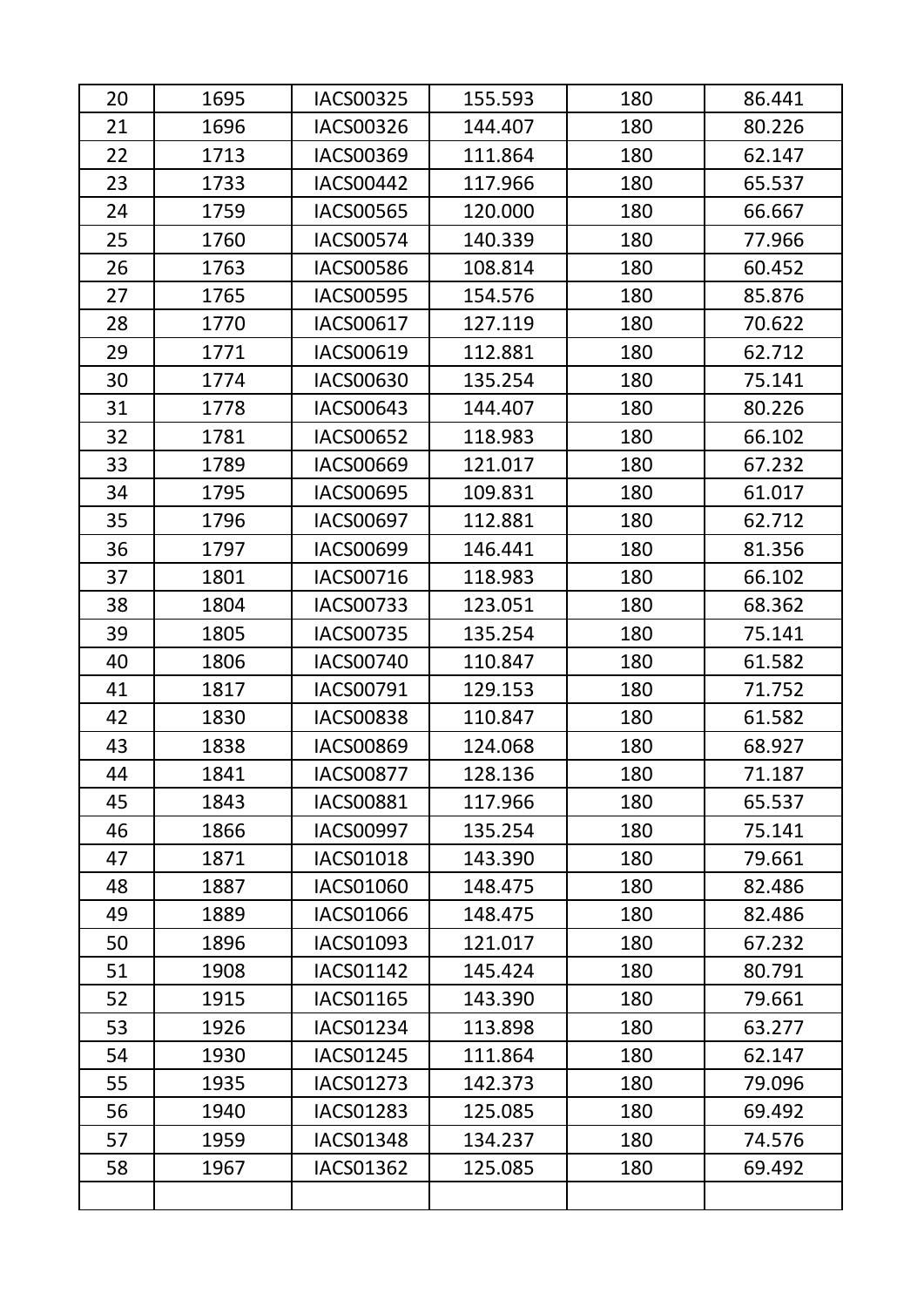| 59 | 1971 | <b>IACS01393</b> | 121.017 | 180 | 67.232 |
|----|------|------------------|---------|-----|--------|
| 60 | 1975 | <b>IACS01397</b> | 131.186 | 180 | 72.881 |
| 61 | 1980 | <b>IACS01412</b> | 128.136 | 180 | 71.187 |
| 62 | 1983 | <b>IACS01424</b> | 110.847 | 180 | 61.582 |
| 63 | 1985 | <b>IACS01426</b> | 118.983 | 180 | 66.102 |
| 64 | 1990 | <b>IACS01435</b> | 120.000 | 180 | 66.667 |
| 65 | 1991 | <b>IACS01440</b> | 155.593 | 180 | 86.441 |
| 66 | 1995 | <b>IACS01448</b> | 124.068 | 180 | 68.927 |
| 67 | 1997 | <b>IACS01453</b> | 118.983 | 180 | 66.102 |
| 68 | 2001 | <b>IACS01477</b> | 109.831 | 180 | 61.017 |
| 69 | 2012 | <b>IACS01505</b> | 114.915 | 180 | 63.842 |
| 70 | 2014 | <b>IACS01512</b> | 127.119 | 180 | 70.622 |
| 71 | 2017 | <b>IACS01518</b> | 122.034 | 180 | 67.797 |
| 72 | 2025 | <b>IACS01550</b> | 108.814 | 180 | 60.452 |
| 73 | 2051 | <b>IACS01647</b> | 117.966 | 180 | 65.537 |
| 74 | 2055 | IACS01656        | 108.814 | 180 | 60.452 |
| 75 | 2065 | <b>IACS01702</b> | 114.915 | 180 | 63.842 |
| 76 | 2067 | <b>IACS01707</b> | 124.068 | 180 | 68.927 |
| 77 | 2068 | <b>IACS01708</b> | 116.949 | 180 | 64.972 |
| 78 | 2072 | IACS01724        | 124.068 | 180 | 68.927 |
| 79 | 2087 | <b>IACS01759</b> | 140.339 | 180 | 77.966 |
| 80 | 2088 | IACS01761        | 131.186 | 180 | 72.881 |
| 81 | 2089 | IACS01764        | 128.136 | 180 | 71.187 |
| 82 | 2091 | <b>IACS01772</b> | 118.983 | 180 | 66.102 |
| 83 | 2092 | IACS01776        | 114.915 | 180 | 63.842 |
| 84 | 2113 | <b>IACS01869</b> | 137.288 | 180 | 76.271 |
| 85 | 2118 | <b>IACS01880</b> | 112.881 | 180 | 62.712 |
| 86 | 2123 | <b>IACS01902</b> | 114.915 | 180 | 63.842 |
| 87 | 2126 | IACS01910        | 109.831 | 180 | 61.017 |
| 88 | 2130 | <b>IACS01930</b> | 160.678 | 180 | 89.266 |
| 89 | 2144 | IACS01973        | 142.373 | 180 | 79.096 |
| 90 | 2156 | <b>IACS01999</b> | 109.831 | 180 | 61.017 |
| 91 | 2162 | IACS02023        | 127.119 | 180 | 70.622 |
| 92 | 2165 | IACS02031        | 127.119 | 180 | 70.622 |
| 93 | 2167 | IACS02034        | 115.932 | 180 | 64.407 |
| 94 | 2170 | <b>IACS02040</b> | 114.915 | 180 | 63.842 |
| 95 | 2171 | <b>IACS02045</b> | 112.881 | 180 | 62.712 |
| 96 | 2181 | <b>IACS02065</b> | 121.017 | 180 | 67.232 |
| 97 | 2185 | <b>IACS02083</b> | 114.915 | 180 | 63.842 |
|    |      |                  |         |     |        |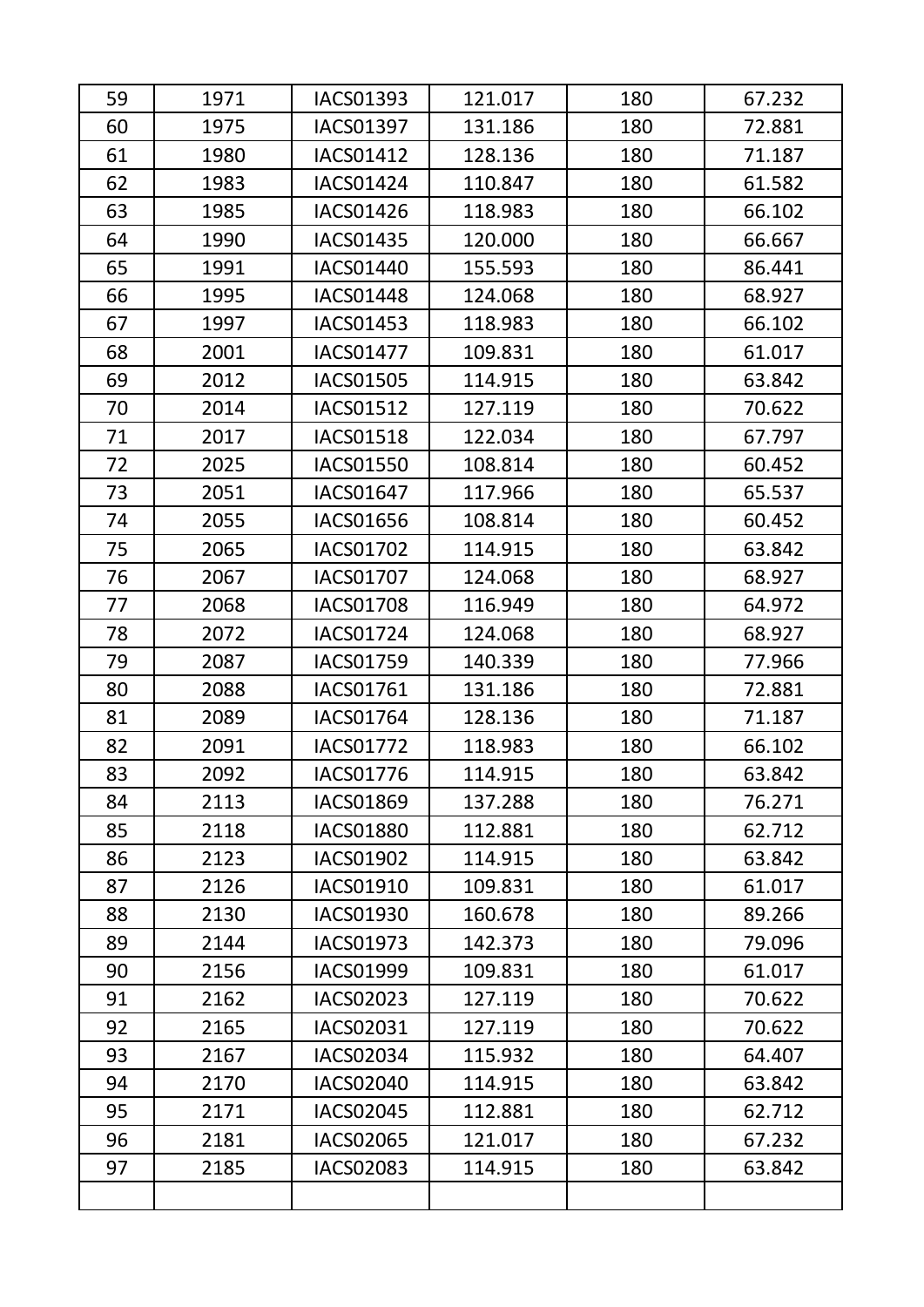| 98  | 2186 | <b>IACS02084</b> | 109.831 | 180 | 61.017 |
|-----|------|------------------|---------|-----|--------|
| 99  | 2205 | IACS02151        | 133.220 | 180 | 74.011 |
| 100 | 2231 | <b>IACS02252</b> | 130.169 | 180 | 72.316 |
| 101 | 2242 | IACS02312        | 114.915 | 180 | 63.842 |
| 102 | 2245 | <b>IACS02329</b> | 147.458 | 180 | 81.921 |
| 103 | 2251 | <b>IACS02364</b> | 141.356 | 180 | 78.531 |
| 104 | 2275 | <b>IACS02457</b> | 115.932 | 180 | 64.407 |
| 105 | 2276 | <b>IACS02465</b> | 111.864 | 180 | 62.147 |
| 106 | 2277 | IACS02466        | 141.356 | 180 | 78.531 |
| 107 | 2278 | <b>IACS02468</b> | 132.203 | 180 | 73.446 |
| 108 | 2286 | <b>IACS02494</b> | 146.441 | 180 | 81.356 |
| 109 | 2292 | <b>IACS02528</b> | 139.322 | 180 | 77.401 |
| 110 | 2307 | <b>IACS02574</b> | 131.186 | 180 | 72.881 |
| 111 | 2309 | <b>IACS02579</b> | 110.847 | 180 | 61.582 |
| 112 | 2314 | <b>IACS02597</b> | 127.119 | 180 | 70.622 |
| 113 | 2321 | IACS02623        | 110.847 | 180 | 61.582 |
| 114 | 2328 | <b>IACS02656</b> | 133.220 | 180 | 74.011 |
| 115 | 2333 | <b>IACS02667</b> | 110.847 | 180 | 61.582 |
| 116 | 2339 | <b>IACS02688</b> | 110.847 | 180 | 61.582 |
| 117 | 2354 | IACS02749        | 120.000 | 180 | 66.667 |
| 118 | 2360 | <b>IACS02768</b> | 131.186 | 180 | 72.881 |
| 119 | 2364 | <b>IACS02781</b> | 108.814 | 180 | 60.452 |
| 120 | 2386 | <b>IACS02877</b> | 144.407 | 180 | 80.226 |
| 121 | 2391 | IACS02909        | 132.203 | 180 | 73.446 |
| 122 | 2393 | IACS02913        | 163.729 | 180 | 90.961 |
| 123 | 2402 | <b>IACS02936</b> | 127.119 | 180 | 70.622 |
| 124 | 2408 | IACS02964        | 127.119 | 180 | 70.622 |
| 125 | 2409 | <b>IACS02967</b> | 144.407 | 180 | 80.226 |
| 126 | 2410 | <b>IACS02976</b> | 115.932 | 180 | 64.407 |
| 127 | 2417 | <b>IACS02990</b> | 142.373 | 180 | 79.096 |
| 128 | 2430 | IACS03047        | 132.203 | 180 | 73.446 |
| 129 | 2434 | IACS03061        | 131.186 | 180 | 72.881 |
| 130 | 2451 | IACS03141        | 160.678 | 180 | 89.266 |
| 131 | 2454 | IACS03156        | 120.000 | 180 | 66.667 |
| 132 | 2460 | <b>IACS03174</b> | 113.898 | 180 | 63.277 |
| 133 | 2485 | <b>IACS03242</b> | 111.864 | 180 | 62.147 |
| 134 | 2486 | IACS03244        | 114.915 | 180 | 63.842 |
| 135 | 2496 | IACS03266        | 125.085 | 180 | 69.492 |
| 136 | 2509 | <b>IACS03285</b> | 114.915 | 180 | 63.842 |
|     |      |                  |         |     |        |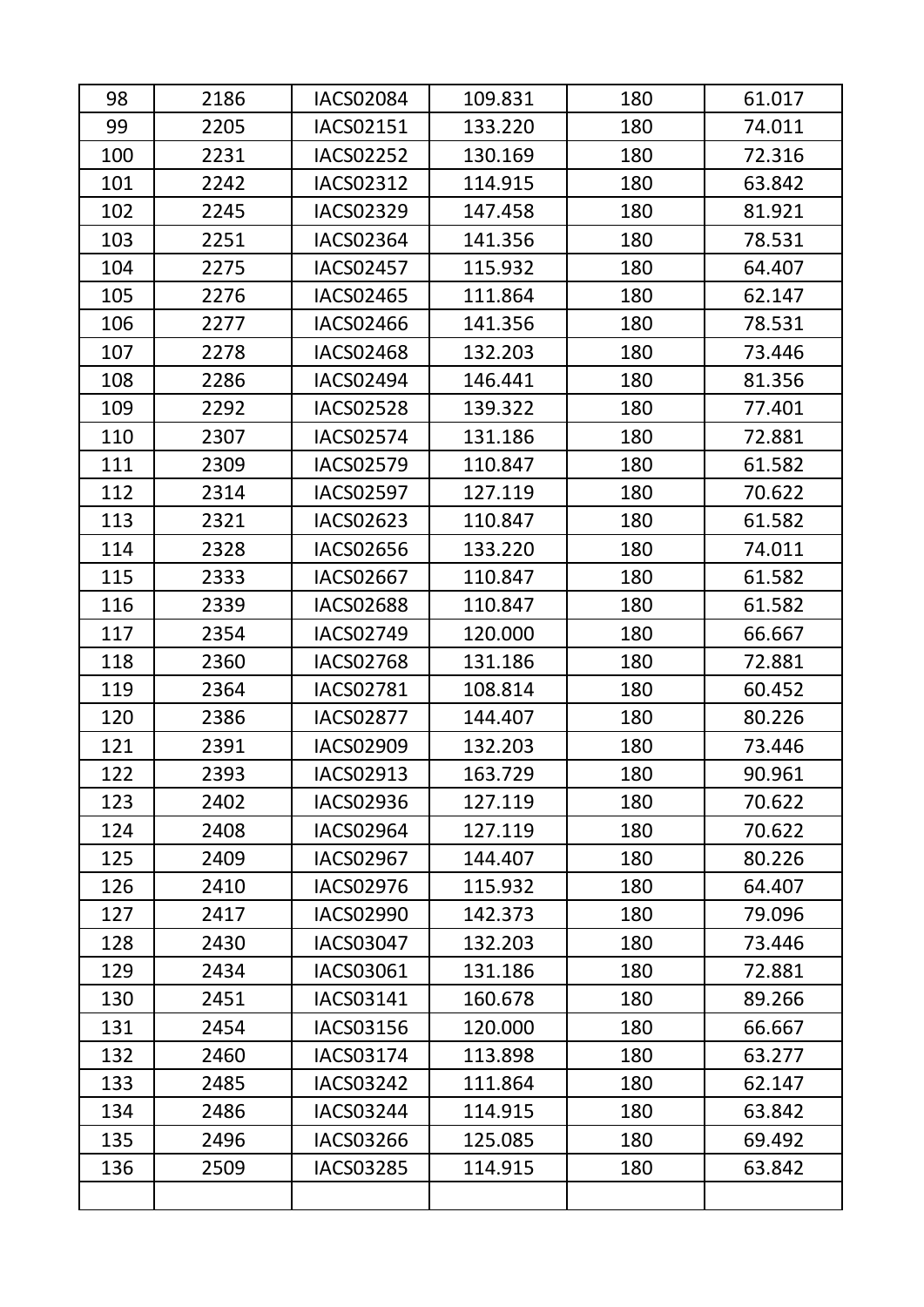| 137 | 2522 | IACS03314        | 131.186 | 180 | 72.881 |
|-----|------|------------------|---------|-----|--------|
| 138 | 2528 | <b>IACS03358</b> | 111.864 | 180 | 62.147 |
| 139 | 2531 | <b>IACS03375</b> | 148.475 | 180 | 82.486 |
| 140 | 2545 | IACS03416        | 113.898 | 180 | 63.277 |
| 141 | 2548 | <b>IACS03422</b> | 124.068 | 180 | 68.927 |
| 142 | 2553 | IACS03444        | 122.034 | 180 | 67.797 |
| 143 | 2554 | <b>IACS03445</b> | 113.898 | 180 | 63.277 |
| 144 | 2556 | <b>IACS03449</b> | 144.407 | 180 | 80.226 |
| 145 | 2558 | <b>IACS03452</b> | 109.831 | 180 | 61.017 |
| 146 | 2560 | <b>IACS03458</b> | 144.407 | 180 | 80.226 |
| 147 | 2564 | <b>IACS03470</b> | 112.881 | 180 | 62.712 |
| 148 | 2570 | <b>IACS03500</b> | 114.915 | 180 | 63.842 |
| 149 | 2572 | IACS03511        | 132.203 | 180 | 73.446 |
| 150 | 2582 | <b>IACS03556</b> | 116.949 | 180 | 64.972 |
| 151 | 2590 | <b>IACS03566</b> | 115.932 | 180 | 64.407 |
| 152 | 2591 | <b>IACS03568</b> | 128.136 | 180 | 71.187 |
| 153 | 2594 | <b>IACS03572</b> | 114.915 | 180 | 63.842 |
| 154 | 2601 | <b>IACS03587</b> | 131.186 | 180 | 72.881 |
| 155 | 2605 | <b>IACS03599</b> | 142.373 | 180 | 79.096 |
| 156 | 2624 | IACS03669        | 114.915 | 180 | 63.842 |
| 157 | 2629 | <b>IACS03682</b> | 163.729 | 180 | 90.961 |
| 158 | 2630 | IACS03683        | 163.729 | 180 | 90.961 |
| 159 | 2641 | <b>IACS03733</b> | 118.983 | 180 | 66.102 |
| 160 | 2651 | <b>IACS03762</b> | 127.119 | 180 | 70.622 |
| 161 | 2664 | IACS03793        | 159.661 | 180 | 88.701 |
| 162 | 2666 | <b>IACS03799</b> | 112.881 | 180 | 62.712 |
| 163 | 2674 | <b>IACS03812</b> | 149.492 | 180 | 83.051 |
| 164 | 2677 | <b>IACS03820</b> | 124.068 | 180 | 68.927 |
| 165 | 2679 | <b>IACS03832</b> | 128.136 | 180 | 71.187 |
| 166 | 2693 | <b>IACS03862</b> | 123.051 | 180 | 68.362 |
| 167 | 2699 | <b>IACS03879</b> | 108.814 | 180 | 60.452 |
| 168 | 2747 | IACS04001        | 155.593 | 180 | 86.441 |
| 169 | 2752 | IACS04015        | 136.271 | 180 | 75.706 |
| 170 | 2763 | IACS04044        | 129.153 | 180 | 71.752 |
| 171 | 2769 | <b>IACS04058</b> | 108.814 | 180 | 60.452 |
| 172 | 2787 | IACS04110        | 113.898 | 180 | 63.277 |
| 173 | 2790 | IACS04119        | 137.288 | 180 | 76.271 |
| 174 | 2794 | IACS04146        | 129.153 | 180 | 71.752 |
| 175 | 2797 | <b>IACS04153</b> | 118.983 | 180 | 66.102 |
|     |      |                  |         |     |        |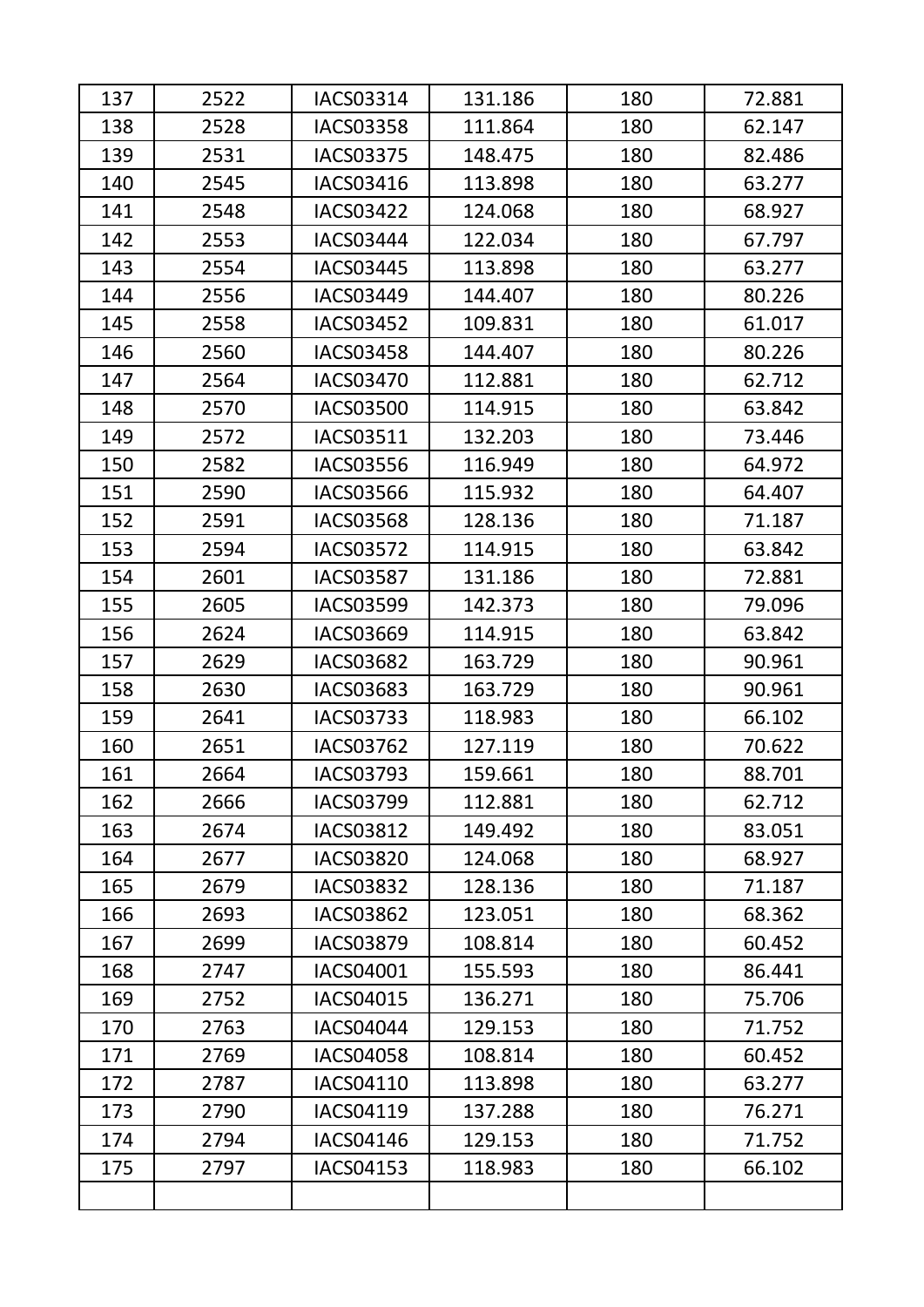| 176 | 2798 | <b>IACS04155</b> | 156.610                | 180 | 87.006 |
|-----|------|------------------|------------------------|-----|--------|
| 177 | 2843 | <b>IACS04267</b> | 109.831                | 180 | 61.017 |
| 178 | 2853 | <b>IACS04295</b> | 128.136                | 180 | 71.187 |
| 179 | 2889 | <b>IACS04378</b> | 128.136                | 180 | 71.187 |
| 180 | 2894 | <b>IACS04396</b> | 134.237                | 180 | 74.576 |
| 181 | 2930 | <b>IACS04490</b> | 118.983                | 180 | 66.102 |
| 182 | 2931 | <b>IACS04494</b> | 118.983                | 180 | 66.102 |
| 183 | 2939 | <b>IACS04517</b> | 163.729                | 180 | 90.961 |
| 184 | 2972 | <b>IACS04630</b> | 138.305                | 180 | 76.836 |
| 185 | 2973 | IACS04633        | 137.288                | 180 | 76.271 |
| 186 | 2984 | <b>IACS04658</b> | 124.068                | 180 | 68.927 |
| 187 | 3005 | IACS04711        | 118.983                | 180 | 66.102 |
| 188 | 3009 | <b>IACS04720</b> | 123.051                | 180 | 68.362 |
| 189 | 3020 | <b>IACS04757</b> | 132.203                | 180 | 73.446 |
| 190 | 3038 | <b>IACS04824</b> | 131.186                | 180 | 72.881 |
| 191 | 3061 | <b>IACS04898</b> | 125.085                | 180 | 69.492 |
| 192 | 3063 | <b>IACS04905</b> | 114.915                | 180 | 63.842 |
| 193 | 3064 | <b>IACS04906</b> | 131.186                | 180 | 72.881 |
| 194 | 3079 | <b>IACS04945</b> | 110.847                | 180 | 61.582 |
| 195 | 3086 | <b>IACS04965</b> | 123.051                | 180 | 68.362 |
| 196 | 3095 | <b>IACS04989</b> | 123.051                | 180 | 68.362 |
| 197 | 3097 | <b>IACS04995</b> | 124.068                | 180 | 68.927 |
| 198 | 3099 | <b>IACS05004</b> | 133.220                | 180 | 74.011 |
| 199 | 3102 | <b>IACS05031</b> | 121.017                | 180 | 67.232 |
|     |      |                  |                        |     |        |
|     |      |                  | <b>CANDIDATE (OBC)</b> |     |        |
|     |      |                  |                        |     |        |
| 200 | 1661 | <b>IACS00196</b> | 109.831                | 180 | 61.017 |
| 201 | 1746 | <b>IACS00504</b> | 108.814                | 180 | 60.452 |
| 202 | 1747 | <b>IACS00505</b> | 112.881                | 180 | 62.712 |
| 203 | 1752 | <b>IACS00533</b> | 100.678                | 180 | 55.932 |
| 204 | 1808 | <b>IACS00756</b> | 108.814                | 180 | 60.452 |
| 205 | 1827 | <b>IACS00823</b> | 109.831                | 180 | 61.017 |
| 206 | 1837 | <b>IACS00859</b> | 144.407                | 180 | 80.226 |
| 207 | 1845 | <b>IACS00892</b> | 125.085                | 180 | 69.492 |
| 208 | 1994 | <b>IACS01444</b> | 98.644                 | 180 | 54.802 |
| 209 | 2044 | IACS01613        | 108.814                | 180 | 60.452 |
| 210 | 2076 | <b>IACS01732</b> | 99.661                 | 180 | 55.367 |
| 211 | 2090 | <b>IACS01766</b> | 101.695                | 180 | 56.497 |
|     |      |                  |                        |     |        |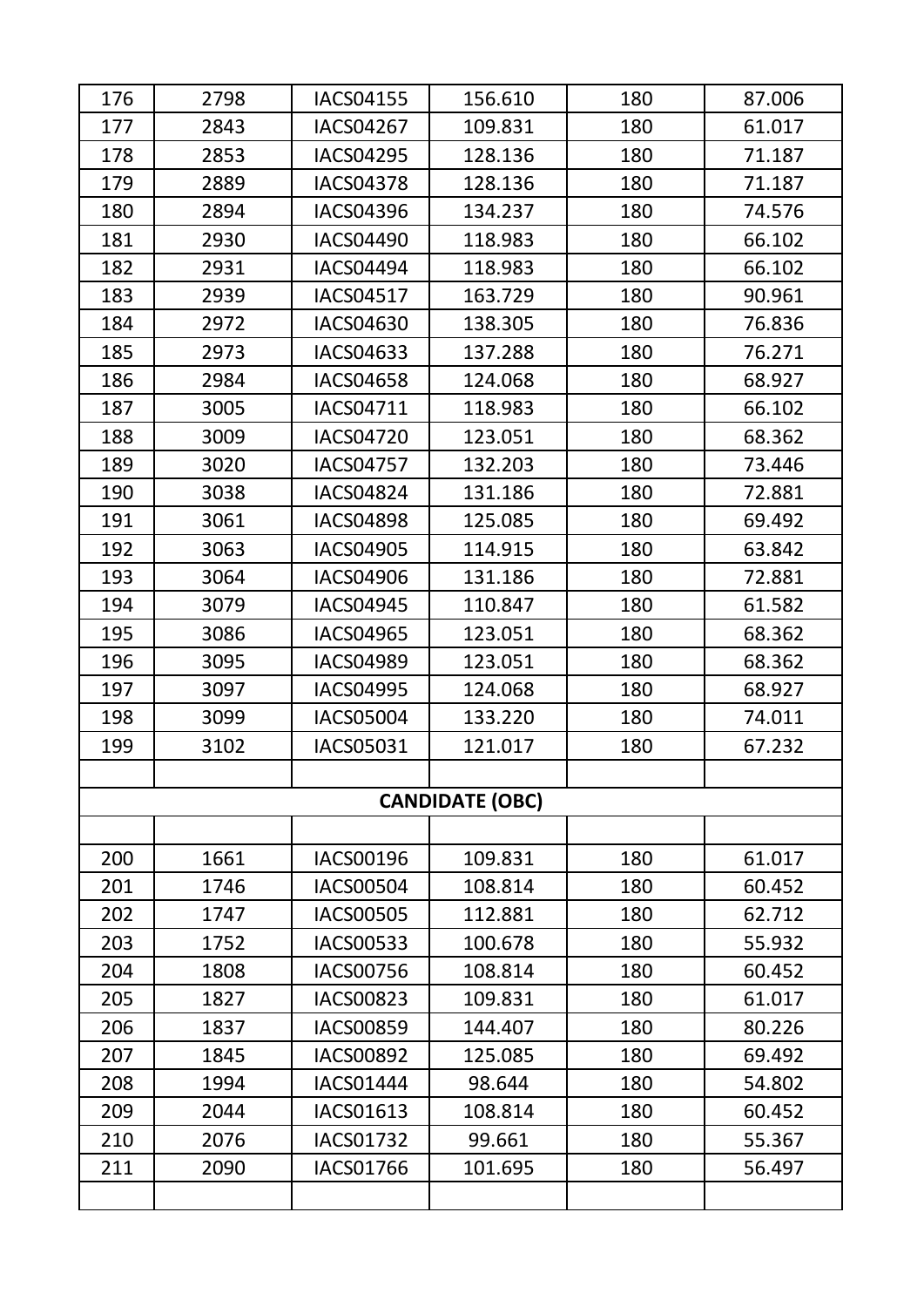| 212 | 2116 | <b>IACS01877</b> | 147.458               | 180 | 81.921 |
|-----|------|------------------|-----------------------|-----|--------|
| 213 | 2161 | <b>IACS02018</b> | 147.458               | 180 | 81.921 |
| 214 | 2166 | IACS02033        | 98.644                | 180 | 54.802 |
| 215 | 2187 | <b>IACS02085</b> | 116.949               | 180 | 64.972 |
| 216 | 2188 | IACS02101        | 116.949               | 180 | 64.972 |
| 217 | 2195 | IACS02119        | 147.458               | 180 | 81.921 |
| 218 | 2201 | <b>IACS02140</b> | 122.034               | 180 | 67.797 |
| 219 | 2204 | IACS02150        | 105.763               | 180 | 58.757 |
| 220 | 2239 | <b>IACS02279</b> | 108.814               | 180 | 60.452 |
| 221 | 2244 | <b>IACS02328</b> | 117.966               | 180 | 65.537 |
| 222 | 2250 | <b>IACS02354</b> | 124.068               | 180 | 68.927 |
| 223 | 2253 | IACS02371        | 107.797               | 180 | 59.887 |
| 224 | 2370 | <b>IACS02802</b> | 109.831               | 180 | 61.017 |
| 225 | 2378 | IACS02841        | 98.644                | 180 | 54.802 |
| 226 | 2575 | IACS03536        | 115.932               | 180 | 64.407 |
| 227 | 2623 | IACS03666        | 107.797               | 180 | 59.887 |
| 228 | 2632 | IACS03689        | 118.983               | 180 | 66.102 |
| 229 | 2682 | IACS03835        | 120.000               | 180 | 66.667 |
| 230 | 2687 | IACS03841        | 105.763               | 180 | 58.757 |
| 231 | 2791 | IACS04122        | 123.051               | 180 | 68.362 |
| 232 | 2842 | IACS04265        | 130.169               | 180 | 72.316 |
| 233 | 2847 | IACS04276        | 116.949               | 180 | 64.972 |
| 234 | 2887 | <b>IACS04374</b> | 98.644                | 180 | 54.802 |
| 235 | 2901 | <b>IACS04408</b> | 109.831               | 180 | 61.017 |
| 236 | 2975 | IACS04635        | 110.847               | 180 | 61.582 |
| 237 | 2977 | IACS04641        | 108.814               | 180 | 60.452 |
| 238 | 3003 | IACS04709        | 131.186               | 180 | 72.881 |
| 239 | 3027 | <b>IACS04788</b> | 134.237               | 180 | 74.576 |
| 240 | 3051 | <b>IACS04870</b> | 105.763               | 180 | 58.757 |
| 241 | 3096 | <b>IACS04992</b> | 105.763               | 180 | 58.757 |
|     |      |                  |                       |     |        |
|     |      |                  | <b>CANDIDATE (SC)</b> |     |        |
|     |      |                  |                       |     |        |
| 242 | 1634 | IACS00094        | 84.407                | 180 | 46.893 |
| 243 | 1657 | <b>IACS00162</b> | 95.593                | 180 | 53.107 |
| 244 | 1680 | <b>IACS00270</b> | 115.932               | 180 | 64.407 |
| 245 | 1712 | <b>IACS00368</b> | 104.746               | 180 | 58.192 |
| 246 | 1741 | <b>IACS00475</b> | 152.542               | 180 | 84.746 |
| 247 | 1756 | <b>IACS00554</b> | 95.593                | 180 | 53.107 |
|     |      |                  |                       |     |        |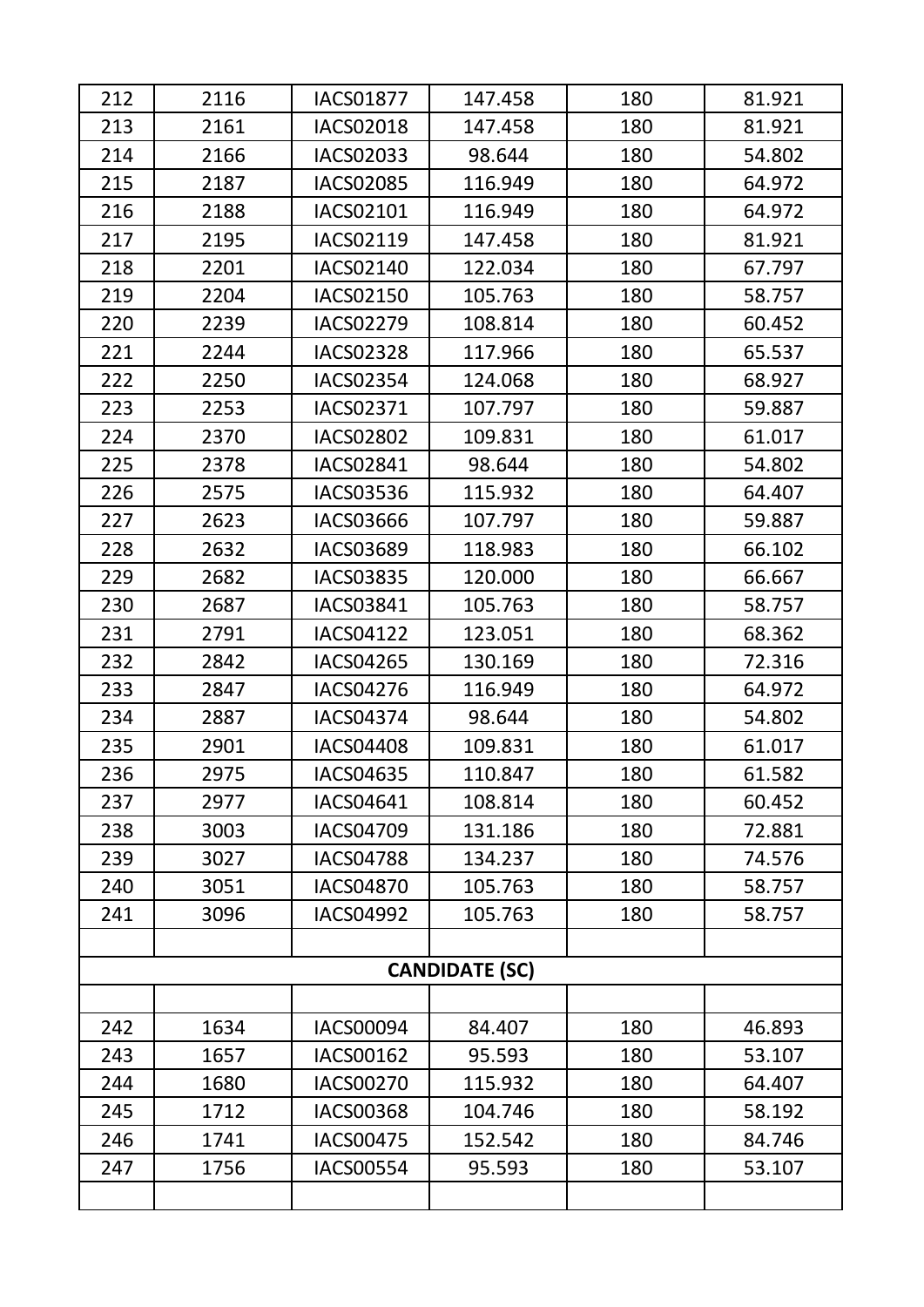| 248 | 1814 | <b>IACS00779</b> | 86.441  | 180 | 48.023 |
|-----|------|------------------|---------|-----|--------|
| 249 | 1826 | <b>IACS00822</b> | 73.220  | 180 | 40.678 |
| 250 | 1833 | <b>IACS00845</b> | 73.220  | 180 | 40.678 |
| 251 | 1840 | <b>IACS00876</b> | 128.136 | 180 | 71.187 |
| 252 | 1844 | <b>IACS00882</b> | 109.831 | 180 | 61.017 |
| 253 | 1853 | <b>IACS00952</b> | 98.644  | 180 | 54.802 |
| 254 | 1865 | <b>IACS00994</b> | 156.610 | 180 | 87.006 |
| 255 | 1897 | <b>IACS01100</b> | 87.458  | 180 | 48.588 |
| 256 | 1927 | <b>IACS01239</b> | 109.831 | 180 | 61.017 |
| 257 | 1928 | IACS01243        | 76.271  | 180 | 42.373 |
| 258 | 1965 | <b>IACS01360</b> | 80.339  | 180 | 44.633 |
| 259 | 2006 | IACS01484        | 84.407  | 180 | 46.893 |
| 260 | 2008 | IACS01496        | 98.644  | 180 | 54.802 |
| 261 | 2022 | <b>IACS01538</b> | 95.593  | 180 | 53.107 |
| 262 | 2032 | <b>IACS01573</b> | 145.424 | 180 | 80.791 |
| 263 | 2096 | IACS01794        | 91.525  | 180 | 50.847 |
| 264 | 2114 | <b>IACS01873</b> | 93.559  | 180 | 51.977 |
| 265 | 2148 | <b>IACS01981</b> | 106.780 | 180 | 59.322 |
| 266 | 2176 | <b>IACS02055</b> | 107.797 | 180 | 59.887 |
| 267 | 2184 | <b>IACS02082</b> | 120.000 | 180 | 66.667 |
| 268 | 2189 | IACS02110        | 90.508  | 180 | 50.282 |
| 269 | 2197 | <b>IACS02125</b> | 108.814 | 180 | 60.452 |
| 270 | 2300 | <b>IACS02549</b> | 120.000 | 180 | 66.667 |
| 271 | 2310 | <b>IACS02584</b> | 79.322  | 180 | 44.068 |
| 272 | 2389 | IACS02896        | 108.814 | 180 | 60.452 |
| 273 | 2401 | <b>IACS02934</b> | 83.390  | 180 | 46.328 |
| 274 | 2450 | <b>IACS03140</b> | 118.983 | 180 | 66.102 |
| 275 | 2457 | IACS03169        | 160.678 | 180 | 89.266 |
| 276 | 2482 | IACS03233        | 83.390  | 180 | 46.328 |
| 277 | 2523 | <b>IACS03327</b> | 95.593  | 180 | 53.107 |
| 278 | 2622 | <b>IACS03656</b> | 118.983 | 180 | 66.102 |
| 279 | 2657 | <b>IACS03778</b> | 151.525 | 180 | 84.181 |
| 280 | 2667 | <b>IACS03800</b> | 77.288  | 180 | 42.938 |
| 281 | 2684 | <b>IACS03838</b> | 94.576  | 180 | 52.542 |
| 282 | 2695 | <b>IACS03866</b> | 78.305  | 180 | 43.503 |
| 283 | 2735 | <b>IACS03962</b> | 137.288 | 180 | 76.271 |
| 284 | 2746 | <b>IACS03999</b> | 124.068 | 180 | 68.927 |
| 285 | 2753 | IACS04017        | 127.119 | 180 | 70.622 |
| 286 | 2754 | <b>IACS04022</b> | 94.576  | 180 | 52.542 |
|     |      |                  |         |     |        |
|     |      |                  |         |     |        |